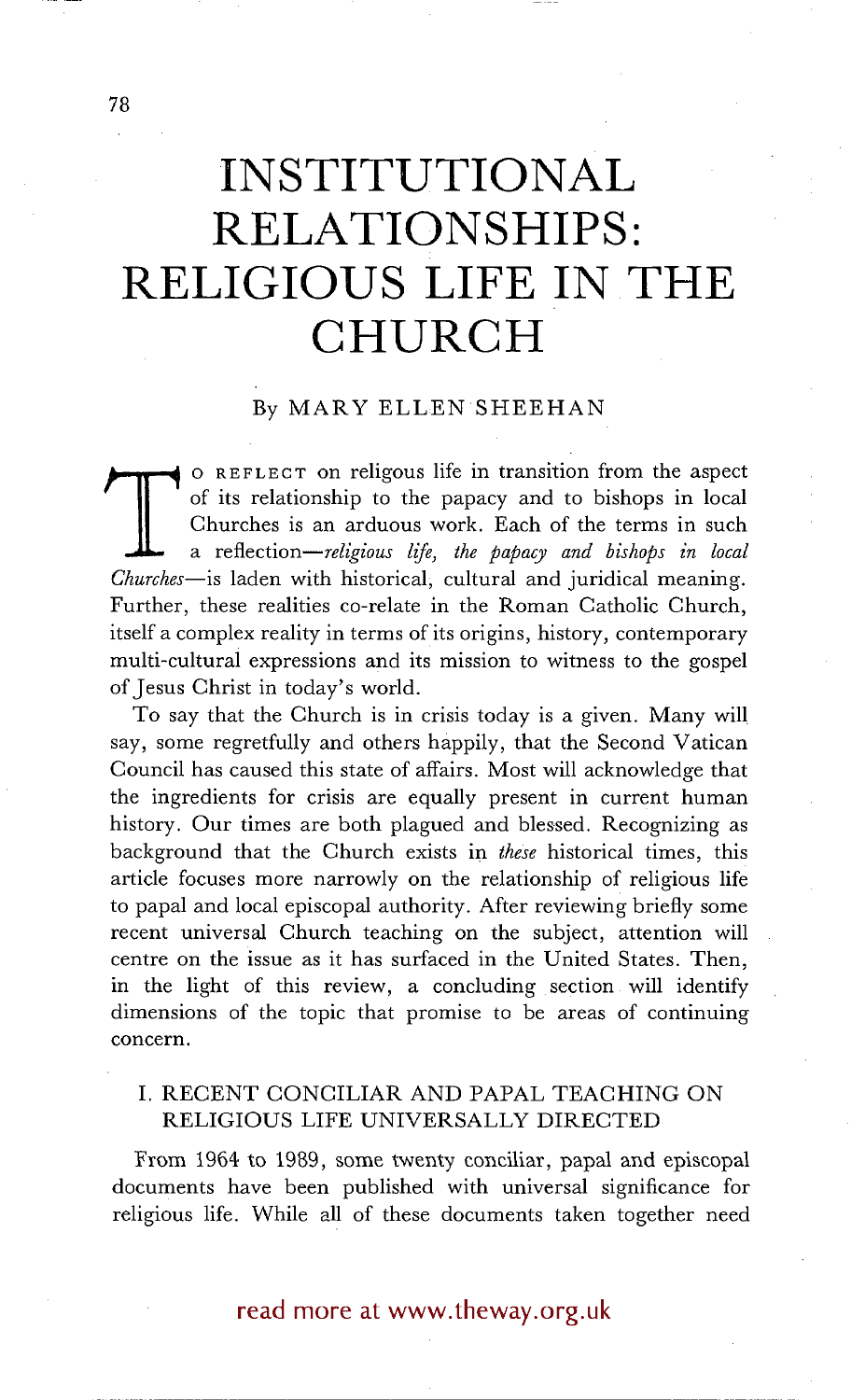careful study and commentary, only a few shall be highlighted here to set out the dimensions of our topic.<sup>1</sup>

#### *Conciliar decrees (1963-1965)*

Vatican Council II, in its Decree on the Appropriate Renewal of Religious Life *(Perfectae caritatis),* proclaimed that renewal of religious life entails two simultaneous processes: 1) returning to the sources of Christian life in the scriptures and to the charism of the particular religious institute; 2) adjusting to the changed conditions of the times. The decree states unambiguously that: the gospel is to be considered the supreme law of religious institutes; the unique character and purpose of specific religious institutes is to be respected by the Church; the scriptural, liturgical, doctrinal, pastoral, ecumenical, missionary and social work of the Church is to be embraced fully by religious with as full a knowledge as possible of contemporary cultural conditions; a deep interior renewal of spirit is required to inform the following of Christ and the works of the gospel *(PC,* 2).

Needless to say, this conciliar proclamation continues to have extensive implications for the nature and expression of religious life in the Church. For one, it means the appropriation of other conciliar decrees and declarations where much of the biblical, theological and social foundations for adaptation and renewal are embedded.<sup>2</sup> Renewal of religious life, in other words, is situated within the wider context of the Church's own call to renew itself.

## *Ecclesiae sanctae, motu proprio of Paul VI, August, 1966*

This papal instruction provided the general norms for the renewal implied in *Perfectae caritatis*. Religious institutes were directed: 1) to hold renewal chapters which were not to be limited to legislative matters but rather to be thorough-going intellectual, spiritual and apostolic renewal events; 2) to revise their constitutions in such a way as to eliminate outmoded practices and properly fuse biblical, theological and historical principles with juridical elements; 3) to engender governing procedures rooted in participation and subsidiarity as values; 4) to show a clear commitment to the teaching of Vatican Council II; 5) to enter into a period of experimentation.<sup>3</sup>

## *Mutuae relationes, decree on the relationship between bishops and religious institutes, May, 1978*

This document, jointly issued by the Vatican Congregations *On Bishops and On Religious and Secular Institutes,* had a three-fold goal: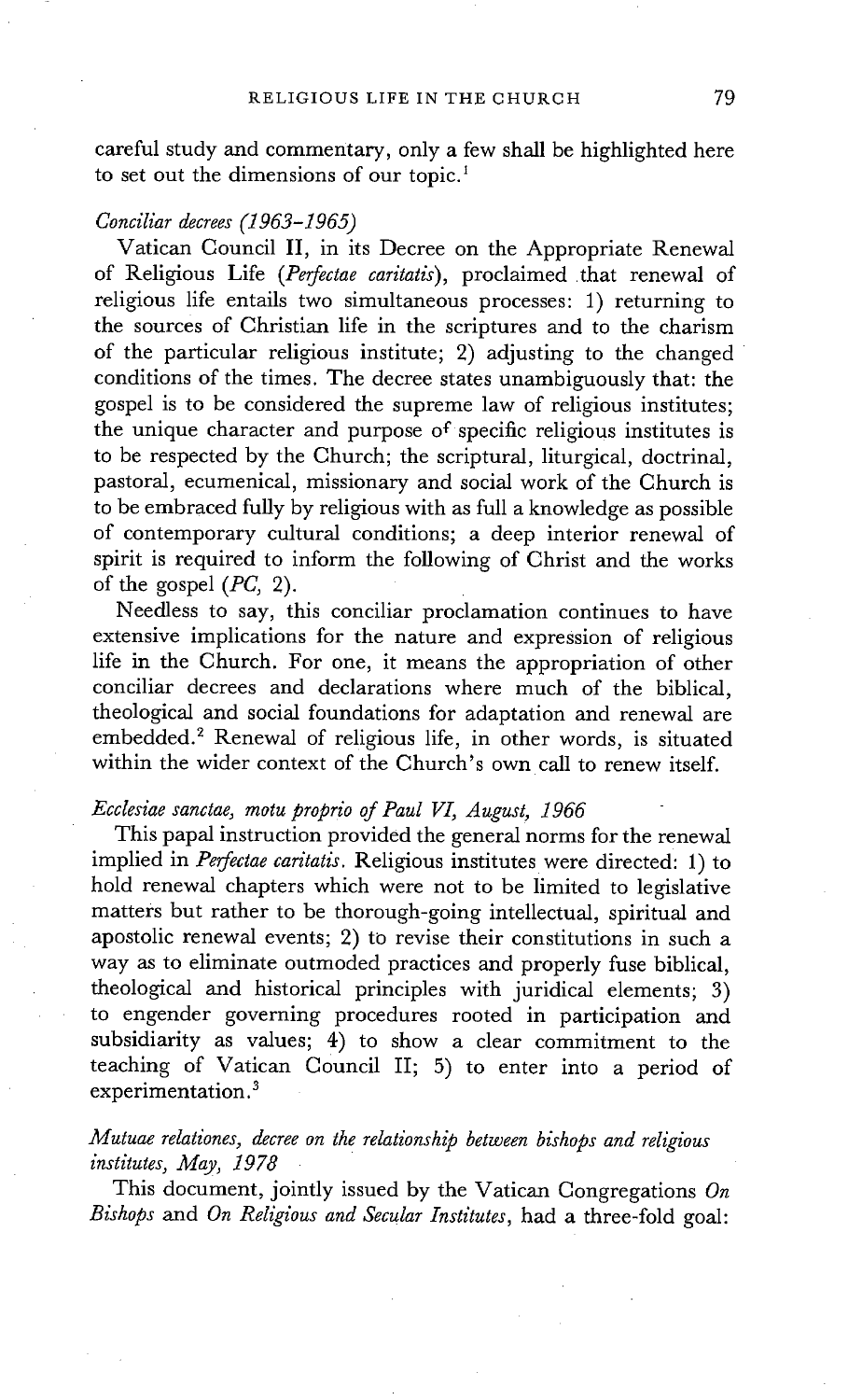#### 80 RELIGIOUS LIFE IN THE CHURCH

first, to provide a lengthy and comprehensive review of the Church's teaching on the nature and role of the episcopacy including a clear statement of the hierarchichal nature of authority in the Church; secondly, to state as well the autonomy of religious institutes over their own affairs while also asserting their integration into the authority structure of the Church; thirdly, to comment on the necessity of a solid relationship between religious institutes and local episcopal authority for the pastoral good of the Church.

In a sentence that captures very well the tensions inherent in the respective authority of religious institutes and of the papacy and local bishops, the document says:

In order that the relations between bishops and superiors produce increasingly more fruitful results, they must be developed in cordial respect for persons and institutes in the conviction that religious must give witness of docility toward the magisterium and of obedience to their superiors, and with the mutual understanding to act in such a way that neither transgress the limits of the competency of the other.

The relationship is thus described as cooperative but also clearly as one of subordination to hierarchical authority. The document recommends the formation of mixed commissions with representatives from Bishops' Conferences and Major Superiors' Conferences 'for counsel, liaison, communication, study, and reflection'. Further, bishops should create a special commission within their Conferences to deal with issues specific to religious. Liaison is also a goal at the international level. The pope reserves a special role for himself in this regard by virtue of his Petrine ministry which, the document makes clear, he also expresses through the 'various departments of the Roman Curia'.

In short, the document teaches that dialogue and collaboration on various levels must be carried out in mutual trust and respect. The relationship is necessary and important for the pastoral good of the Church, and its nature is collaborative although clearly hierarchically structured. Only with this understanding, states the document, will there be a 'dynamic vitality' and 'organic ecclesial communion'. 4

### *The New Code of Canon Law, promulgated January, 1983*

Canon Law for Religious Institutes is found in Part III of Book II, *The People of God*, in the New Code.<sup>5</sup> Canonists point out the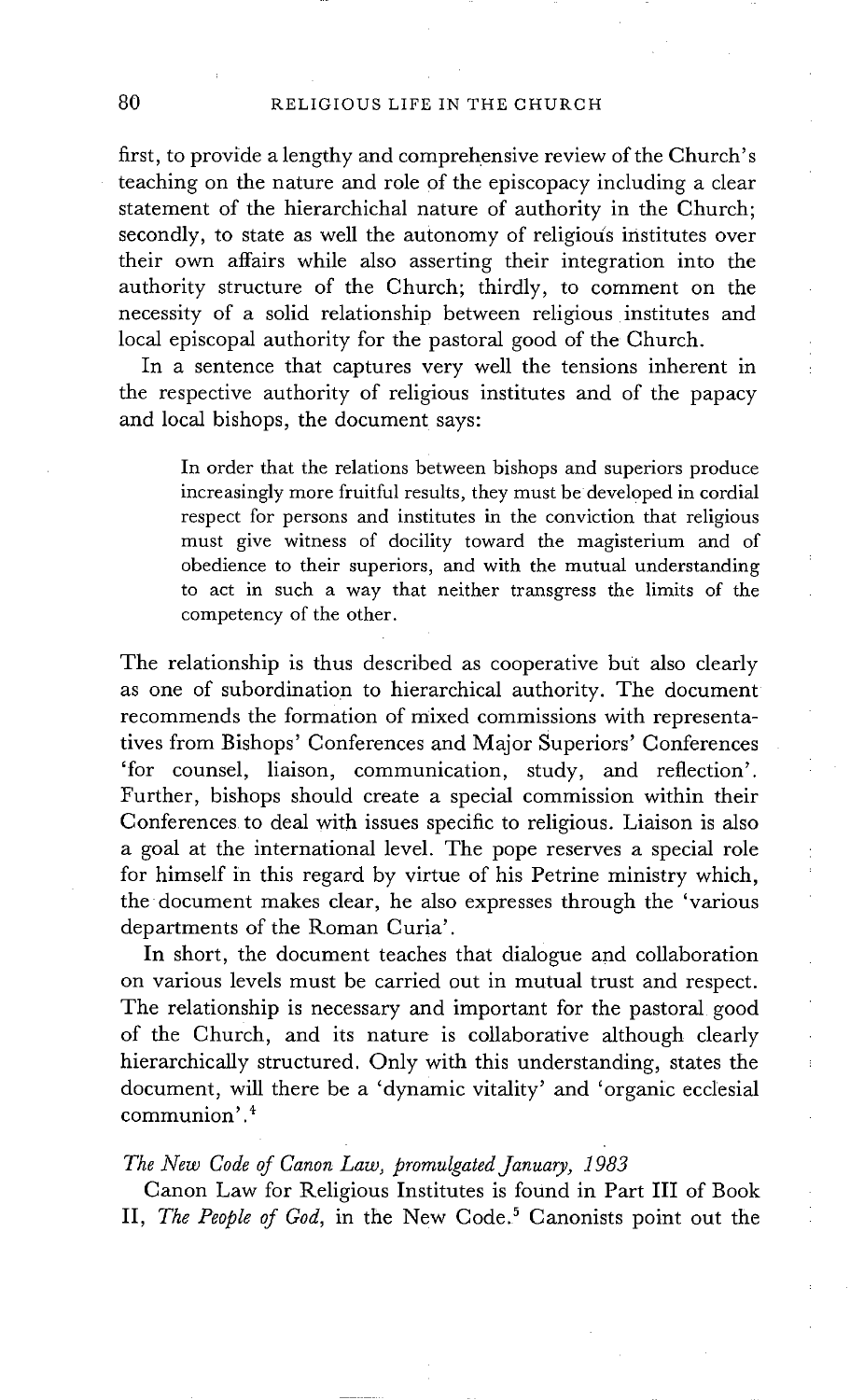great improvements over the 1917 Code as well as the fact that the New Code draws from Vatican II for its theological vision. They also remind their readers of *the purpose* of the Code as a legal document, indicating both the strengths and limitations so implied, and of the understanding of law operative in the Code and how it differs from other conceptions of law, particularly Anglo-Saxon inspired systems. 6

Other commentators point to the importance of the viewpoint of the interpreter and as well to tensions inherent in the Code. Rose McDermott, reflecting on Church order which restricts jurisdiction to clerics, makes a challenging point, 'Only when men and women baptized in Christ share a single juridical personality in Church law will it truly reflect the gospel message and conciliar teaching'. 7

Likewise, Joan Chittister says that the Code is expansive at the level of principle but narrowing at the level of practice and thus leads to mixed results. Regarding authority, for example, she points out that the Code promotes *decentralization* through values of autonomy, participation and subsidiarity. At the same time it also checks these values through *centralization* in a hierarchical clerical authority which excludes women as full participants and is usually paternalistic in attitude, interpretation and juridical practice. 8 The Code does accent the proper autonomy of religious institutes but also makes clear their submission to episcopal and papal authority. This is perhaps most evident in Canon 590 which states:

Institutes of consecrated life, since they are dedicated in a special way to the service of God and the whole Church, are in a particular manner subject to its supreme authority. The individual members are bound to obey the Supreme Pontiff as their highest superior, by reason of their sacred bond of obedience.<sup>9</sup>

While this canon is substantially the same as Canon 499, I of the 1917 Code, it is interesting that the Church now requires its explicit insertion into revised Constitutions as a condition of their approval by the Congregation for Religious and Secular Institutes.

## *Decree on religious life and the New Code, February, 1984*

Following the promulgation of the Code in 1983, CRIS issued a decree requiring that the revised Constitutions of religious institutions be brought in line with the canons of the Code. This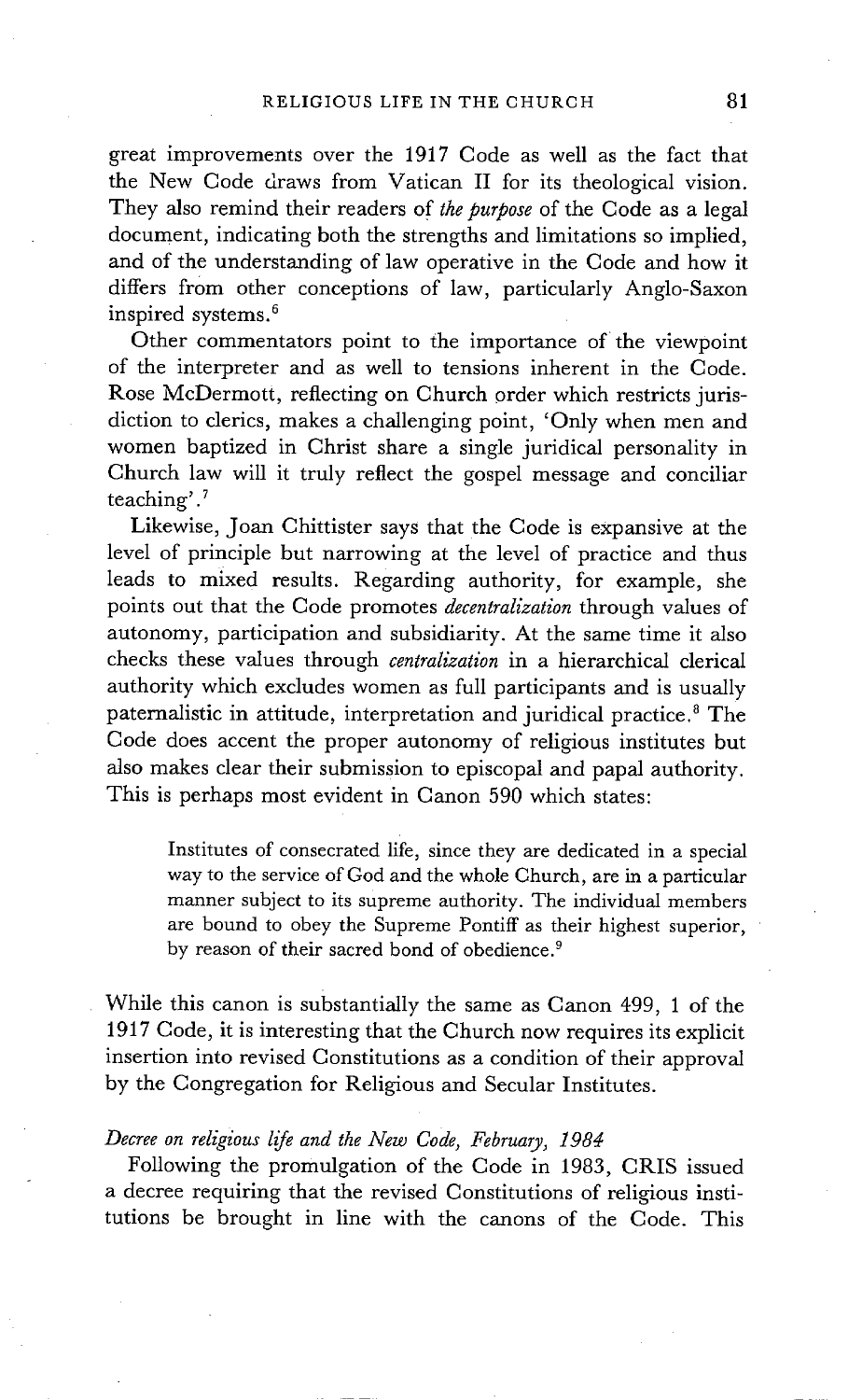meant either the elimination of anything in the Constitutions in contradiction with the Code or the addition of 'certain other things which must be done by virtue of the Code of Canon Law'.<sup>10</sup>

## II. RECENT PAPAL DOCUMENTS ON RELIGIOUS LIFE DIRECTED TO THE CHURCH IN THE UNITED STATES

In the last twenty years there have been several conflicts between religious institutes and papal and episcopal authority in the United States. These disputes have included the painful dissolutions of entire religious institutes over discord with the local ordinary, the intervention of the Holy See into governance matters of religious institutes, the forced exclusion of members from their institutes over interpretations of their ministries in public office or of positions they have held regarding Church teaching on various issues, the removal of religious from elected or appointed public office, and the silencing of individual religious from teaching or publishing. In no case are the stories yet told fully, particularly from the point of view of the person or institute involved. $^{11}$ 

Whether because of these events or not, religious life in the United States has been the subject of additional attention from the Pope and the Congregation for Religious. Only a summary of this development can be offered here, largely from the viewpoint of published official documents.

#### *Papal letter to the United States bishops, June, 1983*

In the context of the Holy Year of 1983 whose special theme was redemption, Pope John Paul II asked the United States Bishops 'to render a special pastoral service' to the religious of their country who 'by their very vocation are intimately linked to the redemption'. The Pope identified several ways for the bishops to carry out this pastoral service: encouragement, preaching, catechizing the entire Church on the religious life, admonition of religious who have departed from the norms of religious life or Church teaching, and analyzing the reasons for the decline in religious vocations. To further these ends, the Pope included a document prepared by CRIS on 'Essential Elements of Religious Life' and he appointed John Quinn, Archbishop of San Francisco to chair a Pontifical Commission. 12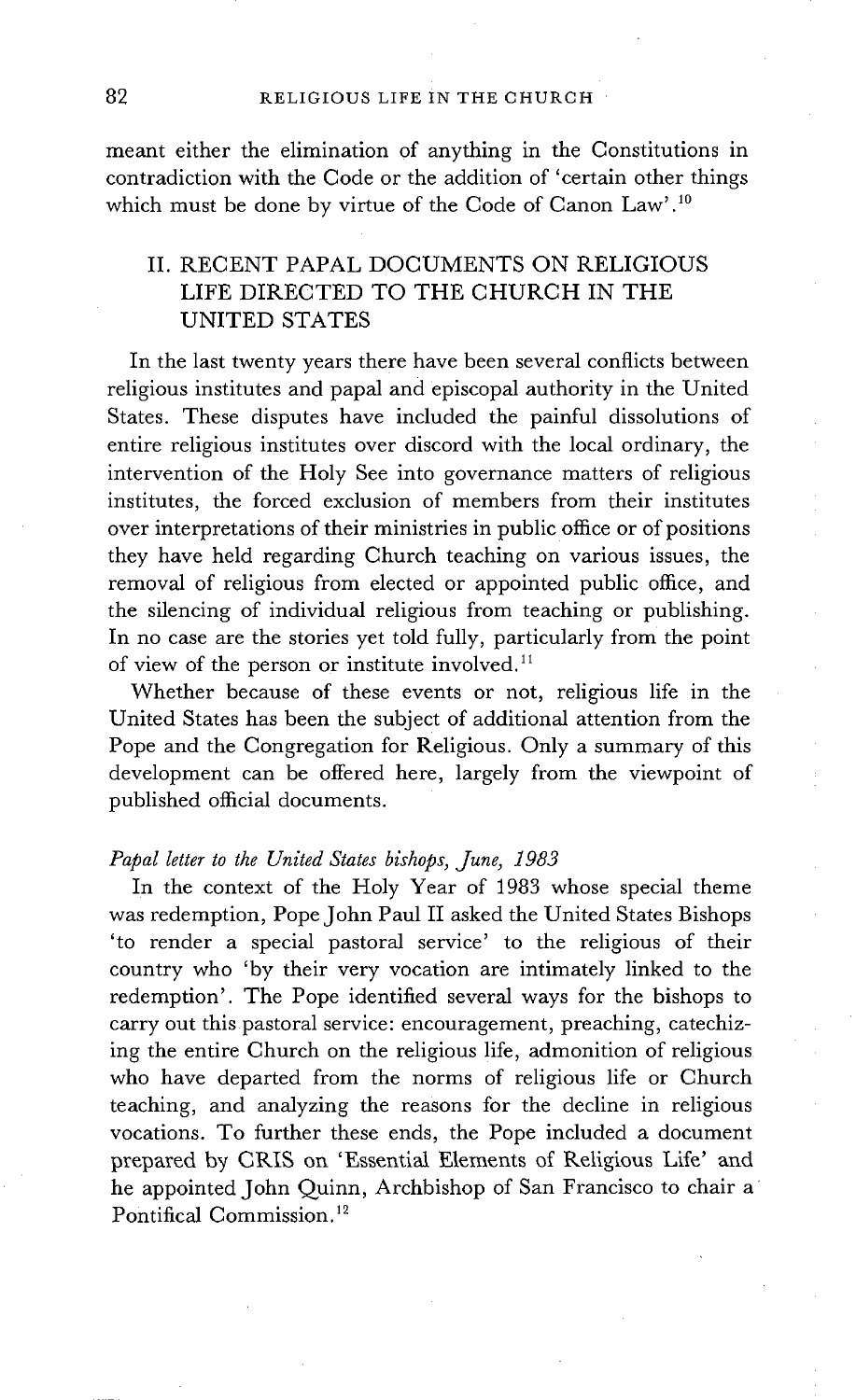## *Essential Elements in Church teaching on religious life, issued by CRIS, May, 1983*

This document, prepared by CRIS and approved by the Pope, sets out the essential elements of religious life with particular reference to institutes devoted to apostolic works. It declared that the period of experimentation inaugurated by *Ecclesiae sanctae* is over and it is now time 'to evaluate objectively and humbly the years of experimentation so as to recognize their positive elements and their deviations'.

To this end, the document offered in distilled form a theology of religious life that emphasizes *witness* understood primarily as *consecration through public vows accepted by the Church* as *the* mark of religious life. The document identified nine essential characteristics of religious life: consecration by public vows, communion in community, evangelical mission, prayer, asceticism, public witness, relation to the Church, formation and government. It also spells out, in eleven categories roughly parallel to the nine essential characteristics, forty-nine fundamental norms rooted in recent Church documents but primarily in the *Code of Canon Law. 13* 

CRIS claimed in the document itself that religious superiors, chapters and bishops had asked for more specific directives and counsel. 14 Canonists have commented on the importance of seeing the document as a synthesis of existing teaching and not new doctrine or laws.<sup>15</sup> Others have observed that *Essential Elements* represents a static, controlling and overly authority-focused way of thinking. 16

## *The Pontifical Commission on religous life in the United States, June, 1983--November, 1986*

In June, 1983, the Pontifical Commission began its two-fold task: to aid the bishops in carrying out their pastoral service to religious and to analyze the reasons for the decline in religious vocations in the U.S. Church. Quinn extended the membership of the Commission to include five religious plus two others to serve as consultants. $17$ 

In August, 1983 Archbishop Quinn addressed the annual assembly of the Leadership Conference of Women Religious (LCWR). Other members of the Commission, including Archbishop Thomas Kelly of Louisville, participated in a panel discussion at the annual meeting of the Conference of Major Superiors of Men (CMSM). The major superiors of both groups expressed

*: i*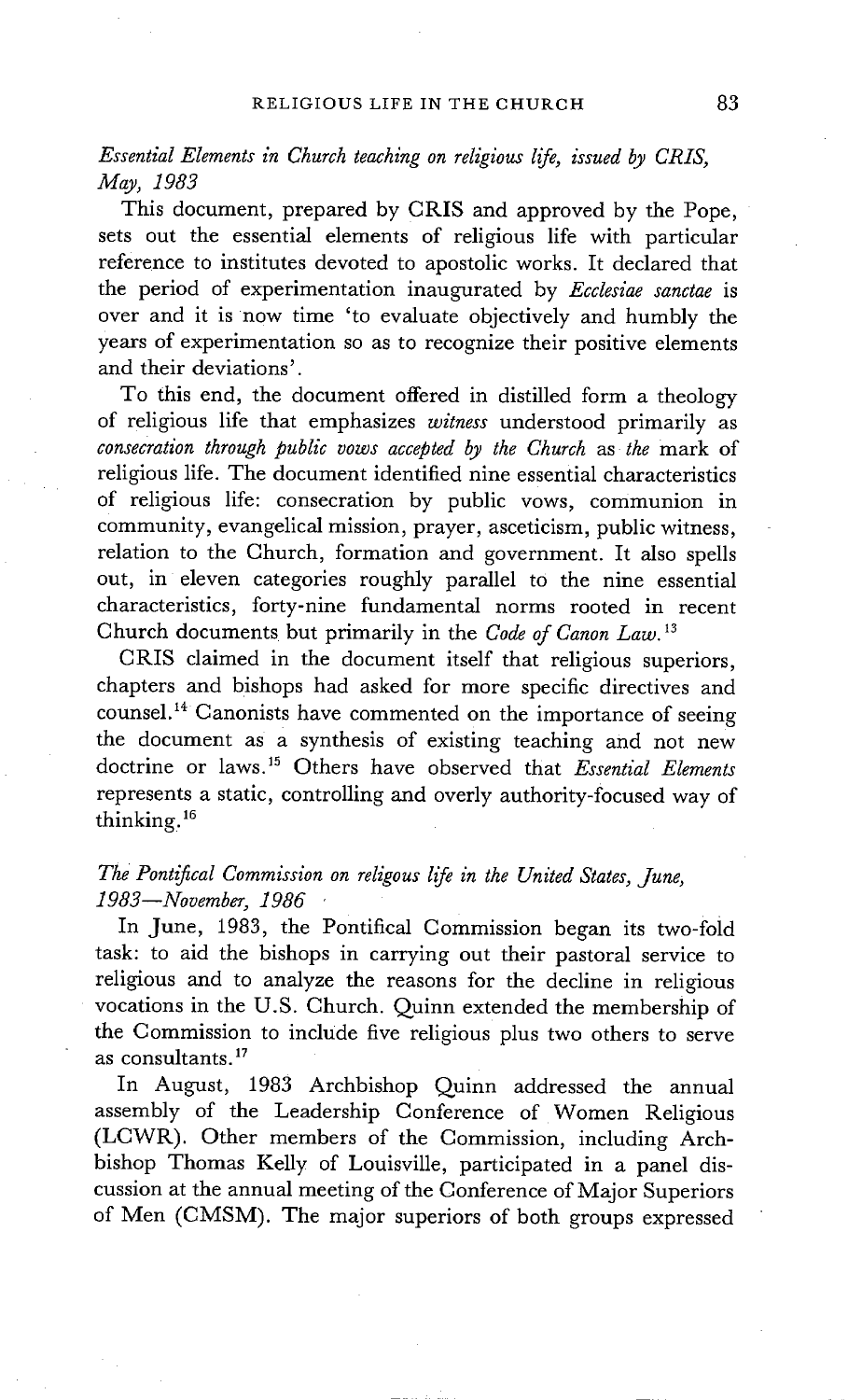a number of concerns about the Pope's letter and the CRIS document, some of which included: 1) the process was backwards by having the consultation *follow* the issuance of *Essential Elements;*  2) already existing studies were ignored; 3) both groups of major superiors had been bypassed; 4) the real object of the study was U.S. religious *women;* 5) the cultural dimensions of renewal were being seriously minimized; 6) why the Roman concerns on religious life were addressed only to U.S. religious. In short, many felt that the Commission represented 'Roman interventionism'.<sup>18</sup>

In view of these misgivings, both Archbishops stressed the importance of seeing the Pope's request and the Commission as an occasion primarily for improving communication between bishops and religious and Rome.<sup>19</sup> Archbishop Quinn asked that this 'moment of tension' be held open to deeper communication. He also explained that the Commission would work with the widest possible form of consultation.

In September, 1983 the Pope spoke to a group of U.S. Bishops in Rome on their pastoral service to religious. He stressed that he viewed it as an application of collegiality. He appealed to the teaching of *Mutuae relationes* and to *Essential Elements* which must serve as guidelines in this task of pastoral service and he emphasized that *consecration* as the *being* of religious has priority over their *doing.*  The bishops must also help religious harmonize their lives with the faithful acceptance of the magisterium so that they truly reflect the ecclesial dimension of their consecration.<sup>20</sup>

In his November, 1983 address to the national assembly of bishops, Archbishop Quinn offered the bishops both a summary of *Mutuae relationes* and the *Code of Canon Law* on the relationship between their pastoral responsibility and the internal autonomy of religious institutes and valuable and interpretative perspectives on *Essential Elements* to prevent a blind or univocal use of the document.

Most importantly, he situated the mandate into the context of dialogue. Referring to *Ecclesiae suae,* Quinn quoted Paul VI on a 'dialogue of salvation' whose characteristics include: careful and clear language; truth-seeking in a manner that is not impositional; trust that welcomes and promotes confidence and friendship; prudence which esteems highly the psychological and moral circumstances and sensitivities of the other. Further Paul VI taught that genuine dialogue implies deep listening, not only to the words of the other, but to the heart.<sup>21</sup>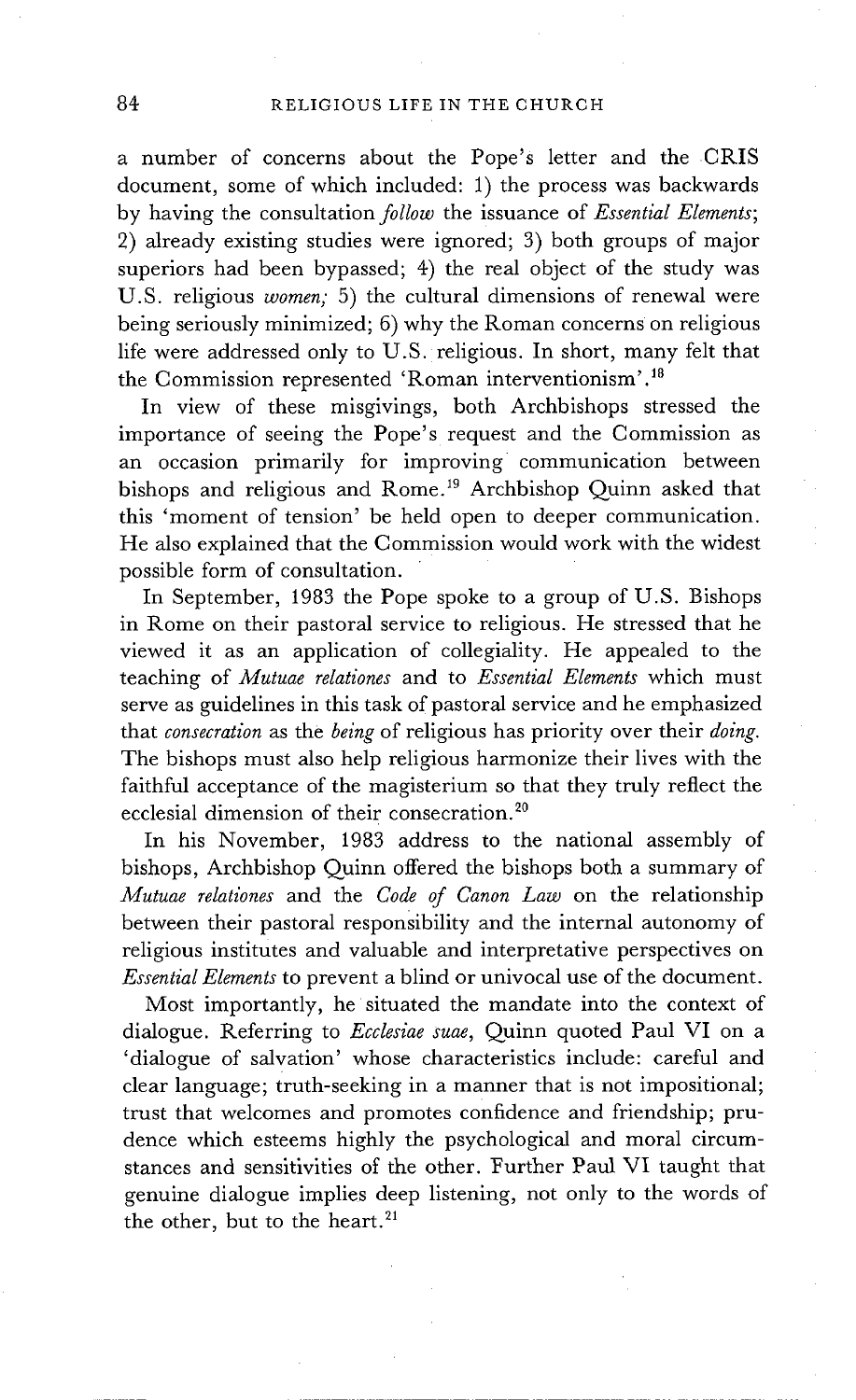Following this, the bishops engaged in dialogues with religious in their respective dioceses and the Commission continued its work. In November, 1984 Quinn gave an interim report to the bishops<sup>22</sup> and in October, 1986 the final report of the Commission was submitted to the Pope.

In an abbreviated form, made public in November, 1986, Quinn reviewed the mandate, described how it was carried out, and communicated the study's results on the decline in vocations. He also offered reflections on tensions likely to continue concerning ecclesiology, the women's movement and its effects on women in the Church, authority and collegial forms of governance, and issues between the Holy See and some religious. He concluded that 'religious life in the United States is in good condition' though 'there are some groups and some individuals which give cause for concern and do not appear to fulfill the ideals of religious life'.<sup>23</sup>

#### *The response of Pope John Paul II, 1987-1989*

Pope John Paul II has offered some of his reflections in an address to religious during his 1987 visit to the United States<sup>24</sup> and in his February, 1989 letter to the United States bishops.<sup>25</sup> His words to the religious included a heartfelt statement of gratitude for their historical contribution to the upbuilding of faith in the United States as well as a clear recognition of their serious response to renewal.

We see a gospel-inspired spirituality, which has led to a deepening of personal and liturgical prayer; a clearer sense of the Church as a communion of faith and love in which the grace and responsibility entrusted to each member are to be respected and encouraged; a new appreciation of the legacy of your founders and foundresses so that the specific charism of each congregation stands out more clearly; a heightened awareness of the urgent needs of the modern world where religious, in close union with the bishops and in close collaboration with the whole Church, seek to carry on the work of the Good Shepherd, the good Samaritan and the good Teacher.

He also acknowledged the special response that religious have given to the cries of the poor and all marginalized persons and groups both in the United States and in other parts of the world.

At the same time he noted challenges which must continue to engage religious: the reality of decline in their numbers; the need for a better apprehension of the ecclesial nature of their vocation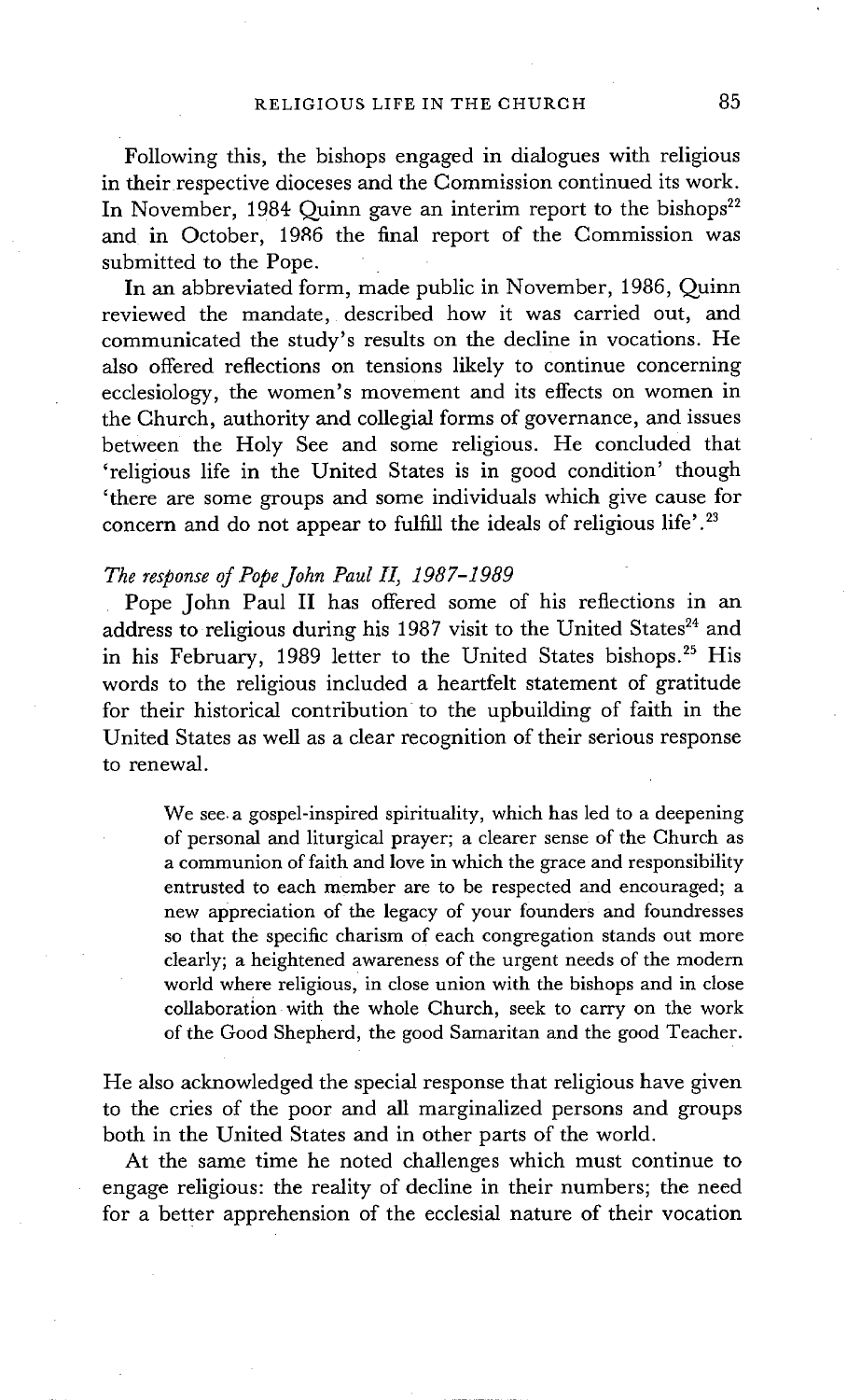with the accent put more on the *consecration* and *witness* character of that vocation than on the works; the need to balance better the cultural and political values of the United States with the Christian understanding 'of the common good, of virtue and conscience, of liberty and justice'. And he reminds the religious that this requires *discernment,* in which 'adherence to the magisterium is an indispensable condition for a correct reading of "the signs of the times"".

The same themes appeared in his letter to the bishops but with more detailed comment around particular problems: the *consecration*mission tension; theology of religious life and of the Church; participatory authority structures; the influence of the women's movement, especially with regard to what he calls *radical feminism;*  the processes of the national conferences of religious in terms of resolving what he terms *polarization* issues; and the need for a theological analysis of the decline of vocations in terms of the *identity* and *mission* of religious institutes.

The Pope encouraged them to continue pastoral service to religious, especially by meeting regularly with major superiors. He also called them to dispel some of the above-mentioned tensions 'by a clear and unambiguous theology of the Church' as well as by promoting a 'sound theology of religious life'.

In short, six years after the Pope's mandate to the United States bishops concerning religious life, all agree that religious institutes in the United States have engaged in a serious and deep renewal in terms of the conciliar call. There is also probably widespread agreement on the areas of friction identified in the Commission process and by the Pope. Agreement on the *interpretation* of these tensions promises to be a matter of ongoing dialogue and discernment.

#### III. SUMMARY REFLECTIONS

What can be said now about the relationship of active religious institutes to authority in the Church? First, recent Church teaching, legislation and processes confirm Vatican II's call to radical renewal of religious life. The gospel is the supreme law, charisms of religious institutes are unique gifts to the Church, and encounter with contemporary culture is essential to the full proclamation of the gospel, especially to the poor and all others excluded from equality and justice.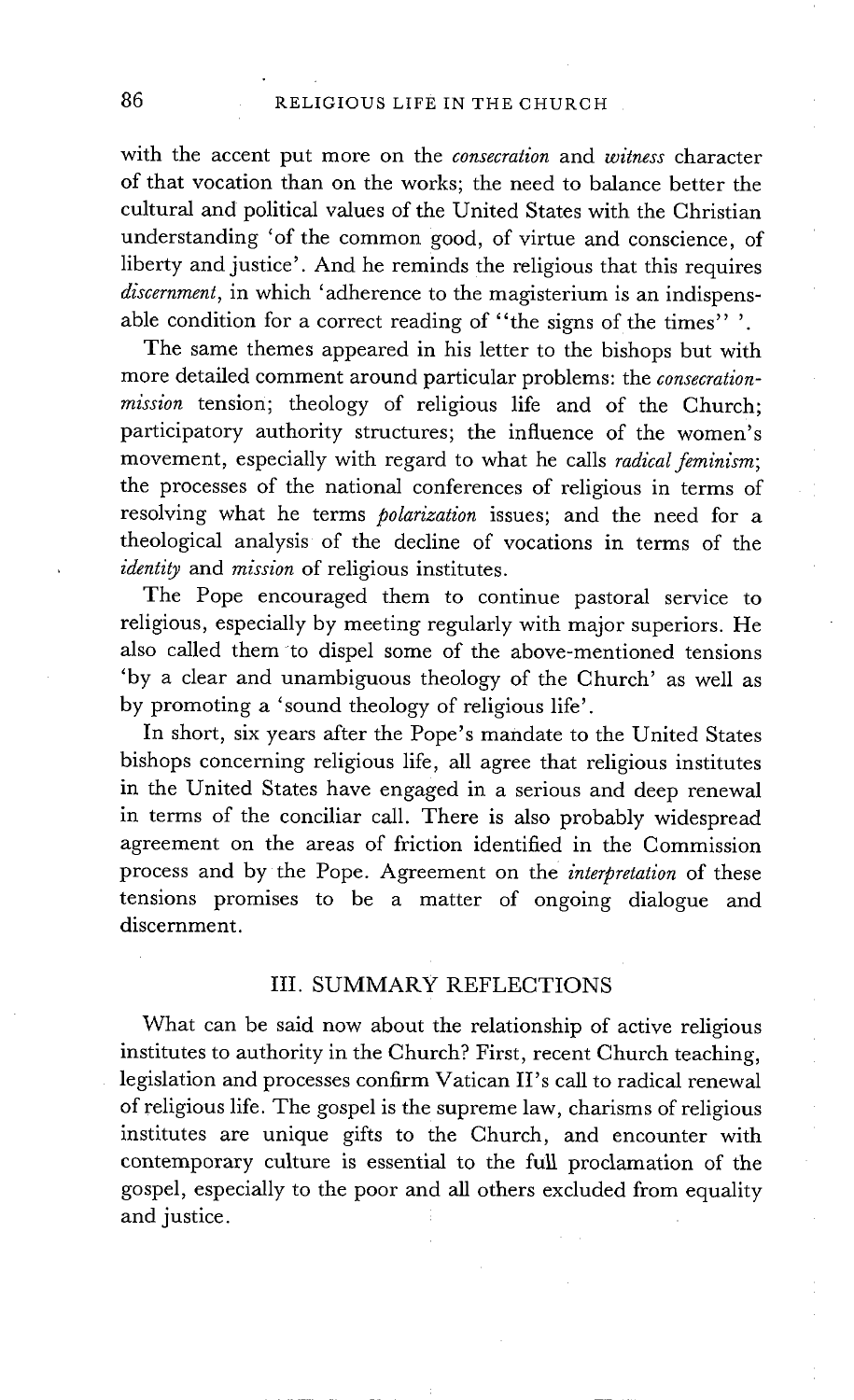Secondly, the Pope in exercising his Petrine ministry has called the episcopacy and religious institutes into an experience of collegiality by encouraging them to engage in mutual understanding and collaboration with each other and with his office as Supreme Head for the pastoral good of the Church.

At times, however, this relationship may be strained due to the balance that must be maintained between proper autonomy and hierarchical authority. Requiring Canon 590 to be in the Constitutions of religious institutes as a condition of their approval may be an example of such a tension. There is also an ongoing tension in the conciliar call for a better balance between the universality of the Petrine ministry and the necessity for effective episcopal leadership to be exercised in local contexts. At best, this dynamic works as 'an organic ecclesial communion' and at worst it polarizes into a controlling centrist tendency in tension with the genuine exercise of contextualized local episcopal ministry.

Related to the second point, there is thirdly the 'healthy and continual dialectic that is always at work in the Church between the gospel and culture, authority and prophecy, the unity of the Church and its specific cultural contexts' (Quinn) or the principle of 'discernment', as 'the work of the whole Church' (John Paul II). While the Pope declares that the magisterium is the deciding factor, it is equally true that aspects of the magisterium itself are reformable. 26

It could be, for instance, that some present frictions are *proper*  tensions, that is, groanings of the Church as the people of God and inheritors of the Spirit working toward a fuller expression of the gospel of Jesus Christ as the supreme law for *all* members of the Church. While some aspects of 'radical feminism', for example, indeed may not be fruits of the Spirit, other aspects of feminism are perhaps too radical *precisely because* they challenge, in part from the Church's own teaching on justice, the exclusionary character of present Church order and jurisdiction.

The 'separate but equal' interpretation of *complementarity* is indeed under suspicion by many United States religious women and men as well as many other men and women in the Church internationally. Could it not be that the current resistance to this cultural idea, so devastatingly operative in United States history and still blatantly used in many regions of our world to justify racism and sexism, is a prophetic gift of critical consciousness to the Church? Most understandings of complementarity operative in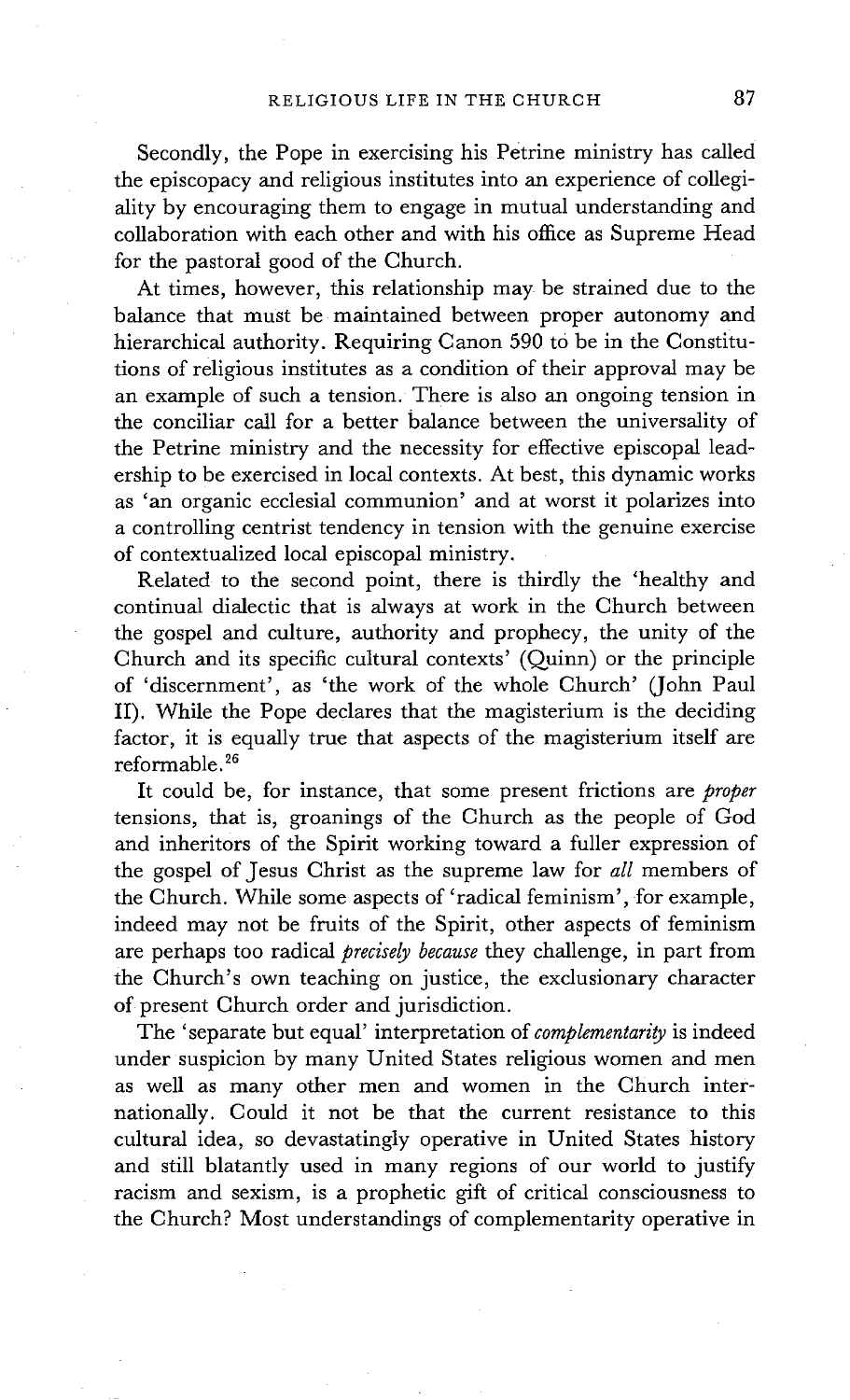the Church are in fact muted, thinly disguised subordinate forms of inequality, which reveal the persistence of patriarchy in attitude, teaching and law in the Church. We are beginning to know today from many sources in experience and reflection that the 'dialogue of salvation' (Paul VI) requires partners who are fully equal.

Fourthly, there is the Pope's challenge to the United States bishops, and perhaps to others in the world, to teach 'a clear and unambiguous theology of the Church' as a way of removing many current strains. Presumably the Pope is not speaking here of a reductionist ecclesiology, but rather one that is dynamic, inclusivist and aware too of *ecclesia semper reformanda.* The Church, Canadian Bishop Bernard Hubert recalls, is the sacrament of salvation. It is 'in the world to seek God in it and to reveal [God's] liberating action' and 'fortunately, [it] has all the freedom it needs to call itself into question again and again. Through all the changes of this world, it seeks and finds its Saviour. '27

It it within this dynamic understanding of the Church that a refined theology of religious life will emerge, particularly for those forms dedicated to active ministry in our world. The notions of *witness* and *ecclesial sign,* the relationship of *consecration and mission,*  patterns of participatory governance internally and collegiality externally will continue most likely to be interpreted multifariously for some time to  $come<sup>28</sup>$  as the whole Church continues to receive and respond fully to the Second Vatican Council. Thus, while the period of experimentation has been declared over, the effects of a changed ecclesial consciousness are not.

#### **NOTES**

<sup>&</sup>lt;sup>1</sup> In addition to those cited in this article, see: *Renovationis causam*, CRIS, Jan., 1969; *Evangelica testificatio,* Apostolic Exhortation of Paul VI, Jan., 1969; *Evangelii nuntiandi,* 1975; *Religious and Human Perfection, CRIS, Jan. 1981; The Contemplative Dimension of Religious Life,* CRIS, Jan., 1981; *Redemptionis donum,* Apostolic Exhortation of John Paul II, Mar., 1984. <sup>2</sup> Abbot, Walter, ed: *The Documents of Vatican II* (New York, 1966).

*<sup>3</sup> Ecclesiae sanctae,* translation and commentary by James Walsh, *Supplement to the Way, 4*  (1967), pp 3-44.

*<sup>4</sup> Mutual relations,* On the relationship of bishops and religious institutes, *Origins,* 8 (1978), pp 161-175.

<sup>5</sup> Coriden, James, et al., eds: *The Code of Canon Law: a text and commentary* (New York, 1985). <sup>6</sup> Beyer, Jean: 'Vie consacrée et vie religieuse de Vatican II au Code de Droit canonique', *NouveUe Revue Theologique* 110 (1988), pp 74-96; Holland, Sharon: 'The New Code and religious', *Jurist* 44 (1984), pp 67-80; McDonough, Elizabeth: 'Canonical considerations of autonomy and hierarchical structure', *Review for Religious* 45 (1986), pp 669-690 and 'The